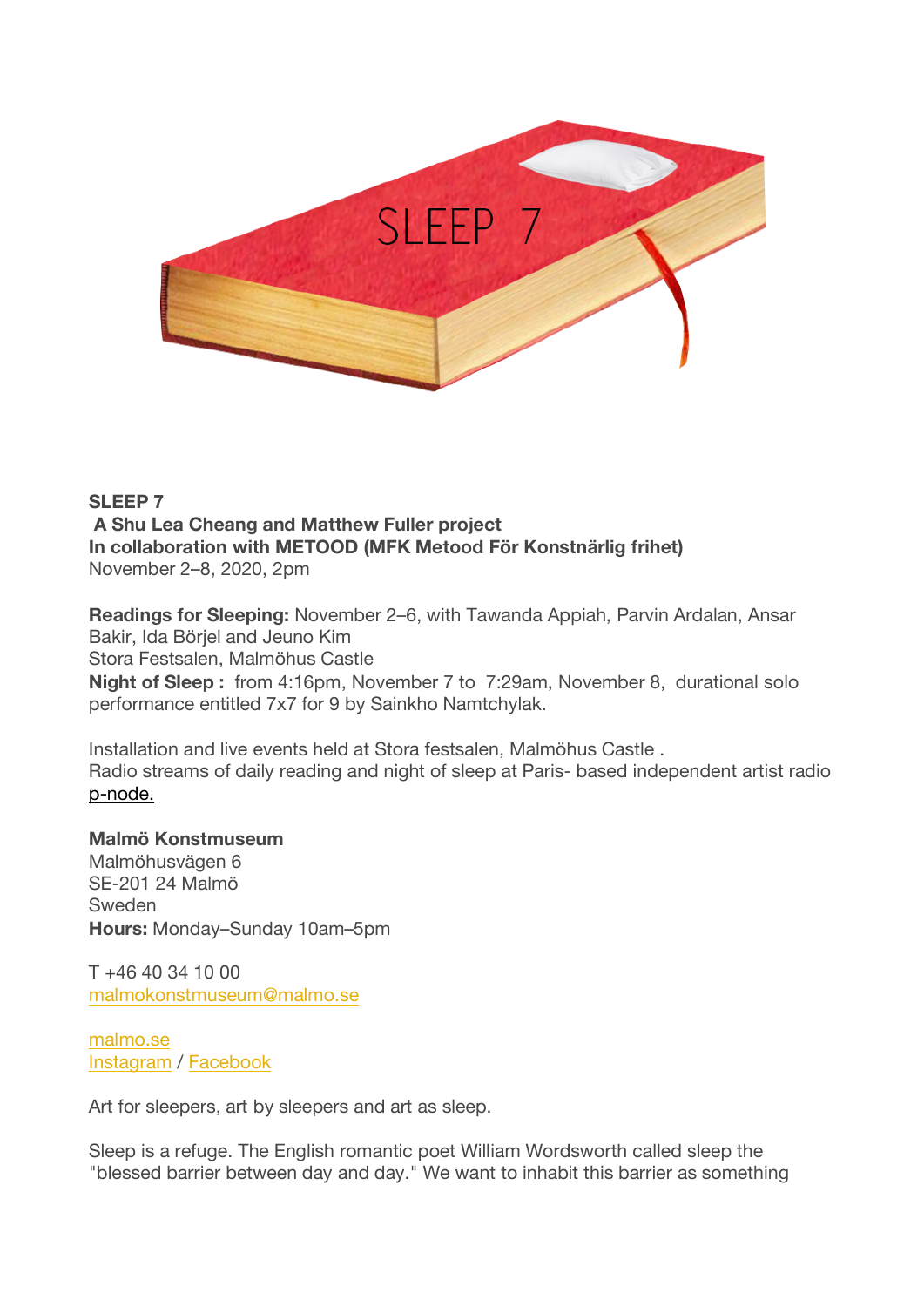arising out of nature but that is also deeply built-up out of other aspects of life. It is these that form the grounds for the experimental work of the sleep series.

Sleep is a refuge from the work of having a subjectivity, of having to endure, being alert, to respond. But it is also an unexplored aesthetic domain. We are still sensually and metabolically "on" when asleep, just working in other registers. An aim of these projects is to subtly dialogue with these capacities. The sleep series works with an expanding domain of aesthetics through the capacities of the unconscious body. It revises the philosophical cut between the mental subject on the one hand and the somatic object on the other.

Sleep is also a refuge since it is increasingly being discussed as a human right in its own terms, not simply as a sub-set of the right to private and family life. Sleep deprivation is a technique of torture but it is also a crucial function of our permanently alert economies. Finding the differential arrangement of sleep in a society is one way of understanding and reimagining it.

This project is the fourth in a series of works, *Sleep 48* (Linz, 2018), *Sleep 79* (Taipei, 2018), *Sleep 1237* (New York City, 2019) that build on the idea of an aesthetics of sleep developed in Matthew Fuller's book, *How to Sleep, the art, biology and culture of unconsciousness* (Bloomsbury, 2018). These projects transpose art into sleep, and everyday and scientific sleep actions into active aesthetics.

### **Programme**

An installation composed of 20 beds with 1.5m distancing are open for people to sleep in during museum opening hours.

### **November 2-6 at 2-4pm**

Readings for Sleeping: a series of siesta matinées exploring the relationship between text and sleep.

November 2: Tawanda Appiah reads Black Sunlight by Dambudzo Marechera

November 3: Parvin Ardalan reads No Friend But the Mountains by Behrouz Boochani November 4: Ansar Bakir reads Conclusion to the Chilcot Enquiry conducted by Sir John **Chilcot** 

November 5: Ida Börjel reads Årsredovisningen (The annual report)

November 6: Jeuno Kim reads The Book of Deuteronomy addressed to Moses

# **November 7-8 at 4:16pm-7:29am**

Night of Sleep: An overnight performance lasting from Sunset to Sunrise. For the duration of 15 hours and 13 minutes Sainkho Namtchylak performs *7x7 for 9,* inspired by Bordo Tödol (The Tibetan Book of the Dead).

During the week, "Pandemic Dreams" tea concocted by artist Cecilia Germain is served. For Night of Sleep, Schlafgutbier 4 brewed by local craft brewer, Rocket Brewing will be served, along with sleep-inducing food composed by Cecilia Germain.

Shu Lea Cheang is an artist and filmmaker whose work aims to re-envision genders, genres, and operating structures while engaging in social interface and open network constructs. In 2019 she represented Taiwan with 3x3x6, a mixed media installation at the Venice Biennale 2019. Cheang is currently at work on UKI, a viral alt-reality scifi cinema. http:// mauvaiscontact.info

Matthew Fuller is Professor of Cultural Studies at Goldsmiths, University of London and an author